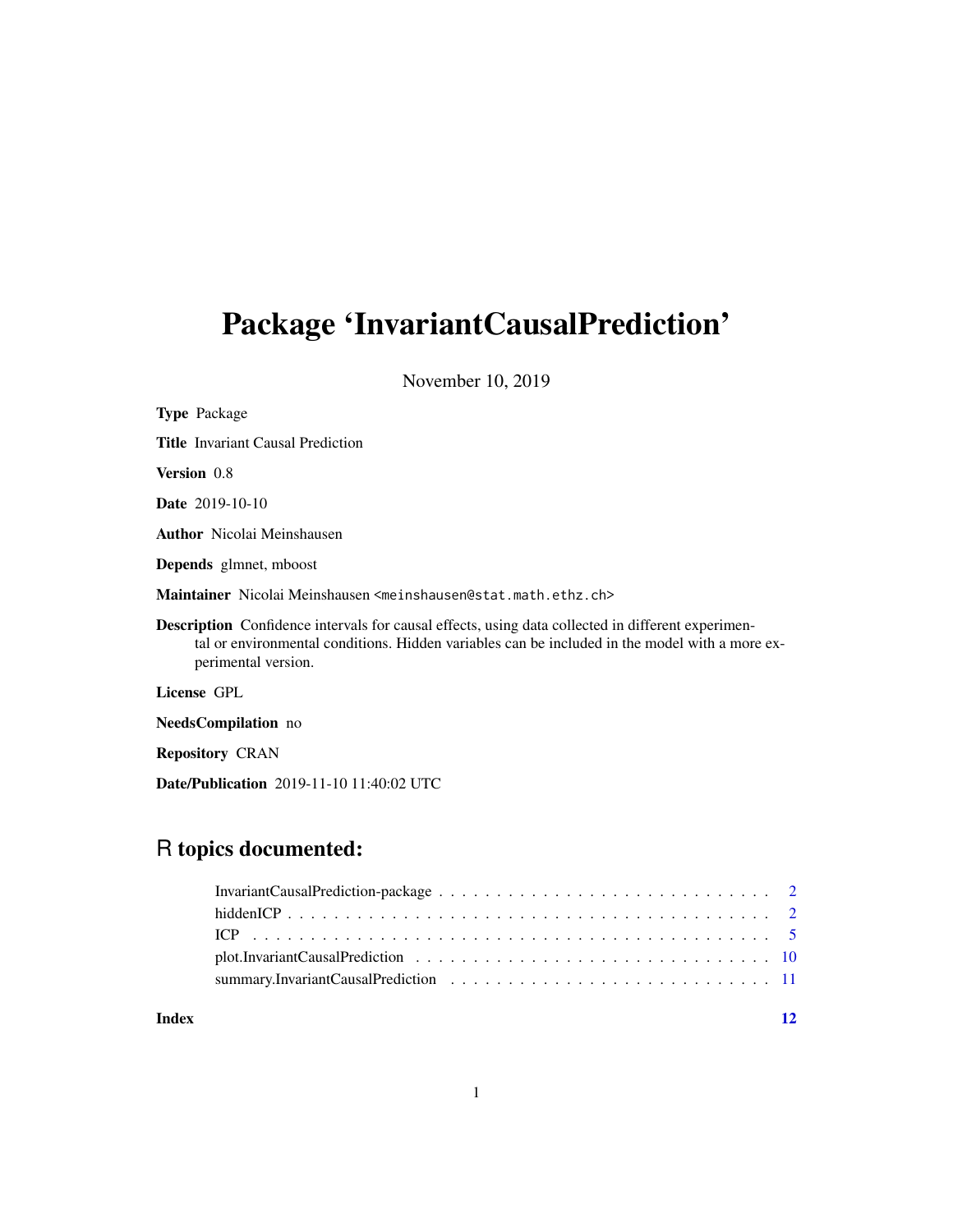<span id="page-1-0"></span>InvariantCausalPrediction-package *Invariant causal prediction*

#### Description

Confidence intervals for causal prediction in a regression setting. An experimental version is also available for classification.

# Details

|          | Package: InvariantCausalPrediction |
|----------|------------------------------------|
| Type:    | Package                            |
| Version: | $0.6-1$                            |
| Date:    | 2016-05-02                         |
| License: | GPL                                |

Confidence intervals can be computed with function ICP, both for regression and binary classification. print, plot and summary methods are available.

#### Author(s)

Nicolai Meinshausen <meinshausen@stat.math.ethz.ch>

Maintainer: Nicolai Meinshausen <meinshausen@stat.math.ethz.ch>

<span id="page-1-1"></span>hiddenICP *Invariant Causal Prediction with hidden variables*

# Description

Confidence intervals for causal effects in a regression setting with possible confounders.

#### Usage

```
hiddenICP(X, Y, ExpInd, alpha = 0.1, mode = "asymptotic", intercept=FALSE)
```
#### Arguments

| X | A matrix (or data frame) with the predictor variables for all experimental settings |
|---|-------------------------------------------------------------------------------------|
|   | The response or target variable of interest. Can be numeric for regression or a     |
|   | factor with two levels for binary classification.                                   |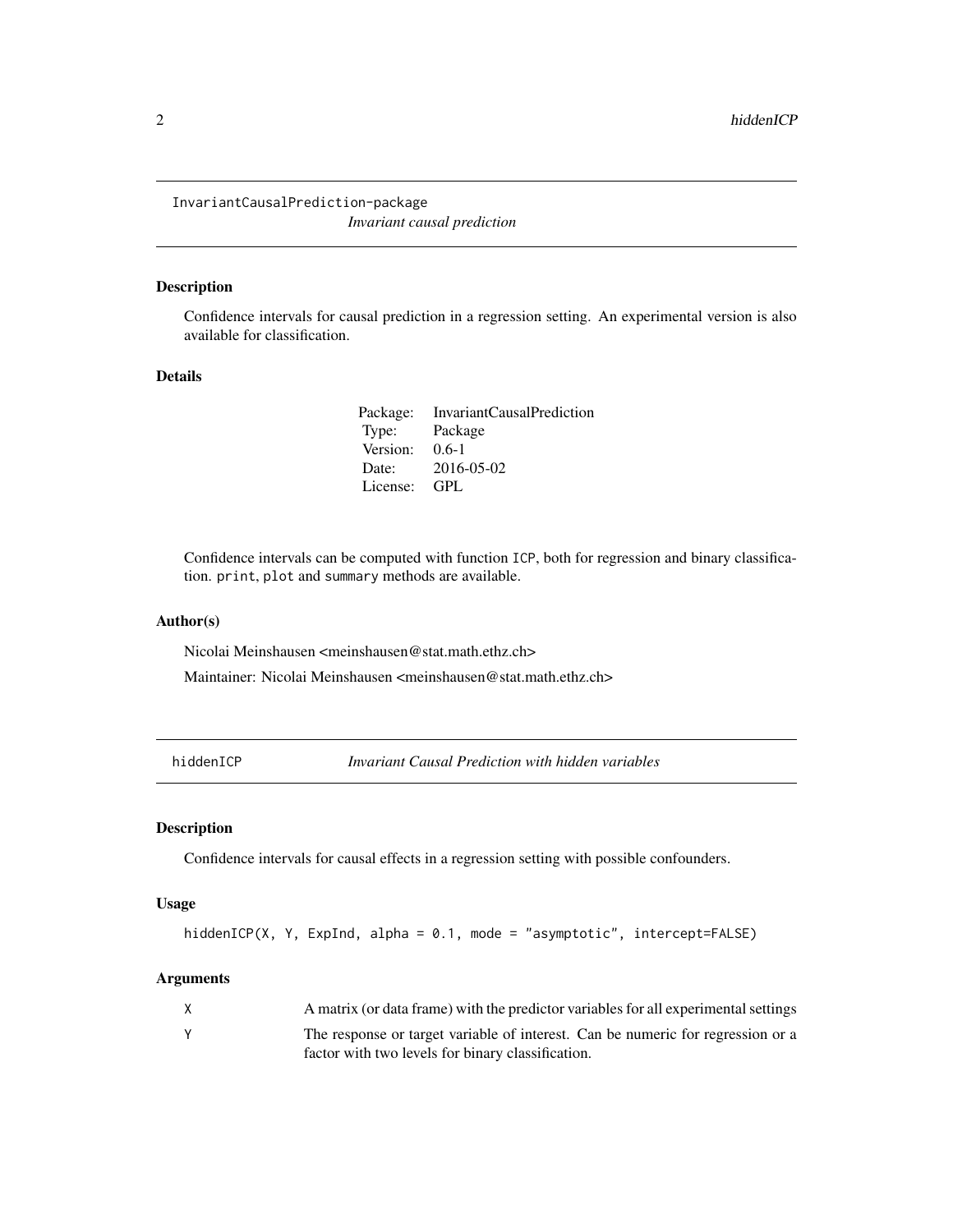#### <span id="page-2-0"></span>hiddenICP 3

| ExpInd    | Indicator of the experiment or the intervention type an observation belongs to.<br>Can be a numeric vector of the same length as Y with K unique entries if there<br>are K different experiments (for example entry 1 for all observational data and<br>entry 2 for intervention data). Can also be a list, where each element of the<br>list contains the indices of all observations that belong to the corresponding<br>grouping in the data (for example two elements: first element is a vector that<br>contains indices of observations that are observational data and second element<br>is a vector that contains indices of all observations that are of interventional<br>type). |
|-----------|--------------------------------------------------------------------------------------------------------------------------------------------------------------------------------------------------------------------------------------------------------------------------------------------------------------------------------------------------------------------------------------------------------------------------------------------------------------------------------------------------------------------------------------------------------------------------------------------------------------------------------------------------------------------------------------------|
| alpha     | The level of the test procedure. Use the default alpha=0.1 to obtain 90% confi-<br>dence intervals.                                                                                                                                                                                                                                                                                                                                                                                                                                                                                                                                                                                        |
| mode      | Currently only mode "asymptotic" is implemented; the argument is thus in the<br>current version without effect.                                                                                                                                                                                                                                                                                                                                                                                                                                                                                                                                                                            |
| intercept | Boolean variable; if TRUE, an intercept is added to the design matrix (but coeffi-<br>cients are returned without intercept term).                                                                                                                                                                                                                                                                                                                                                                                                                                                                                                                                                         |

# Value

A list with elements

| betahat             | The point estimator for the causal effects                                                                                                        |
|---------------------|---------------------------------------------------------------------------------------------------------------------------------------------------|
| maximinCoefficients |                                                                                                                                                   |
|                     | The value in the confidence interval for each variable effects that is closest to 0.<br>Is hence non-zero for variables with significant effects. |
| ConfInt             | The matrix with confidence intervals for the causal coefficient of all variables.<br>First row is the upper bound and second row the lower bound. |
| pvalues             | The p-values of all variables.                                                                                                                    |
| colnames            | The column-names of the predictor variables.                                                                                                      |
| alpha               | The chosen level.                                                                                                                                 |

# Author(s)

Nicolai Meinshausen <meinshausen@stat.math.ethz.ch>

# References

none yet.

# See Also

[ICP](#page-4-1) for reconstructing the parents of a variable under arbitrary interventions on all other variables (but no hidden variables). See package "backShift" for constructing point estimates of causal cyclic models in the presence of hidden variables (again under shift interventions) .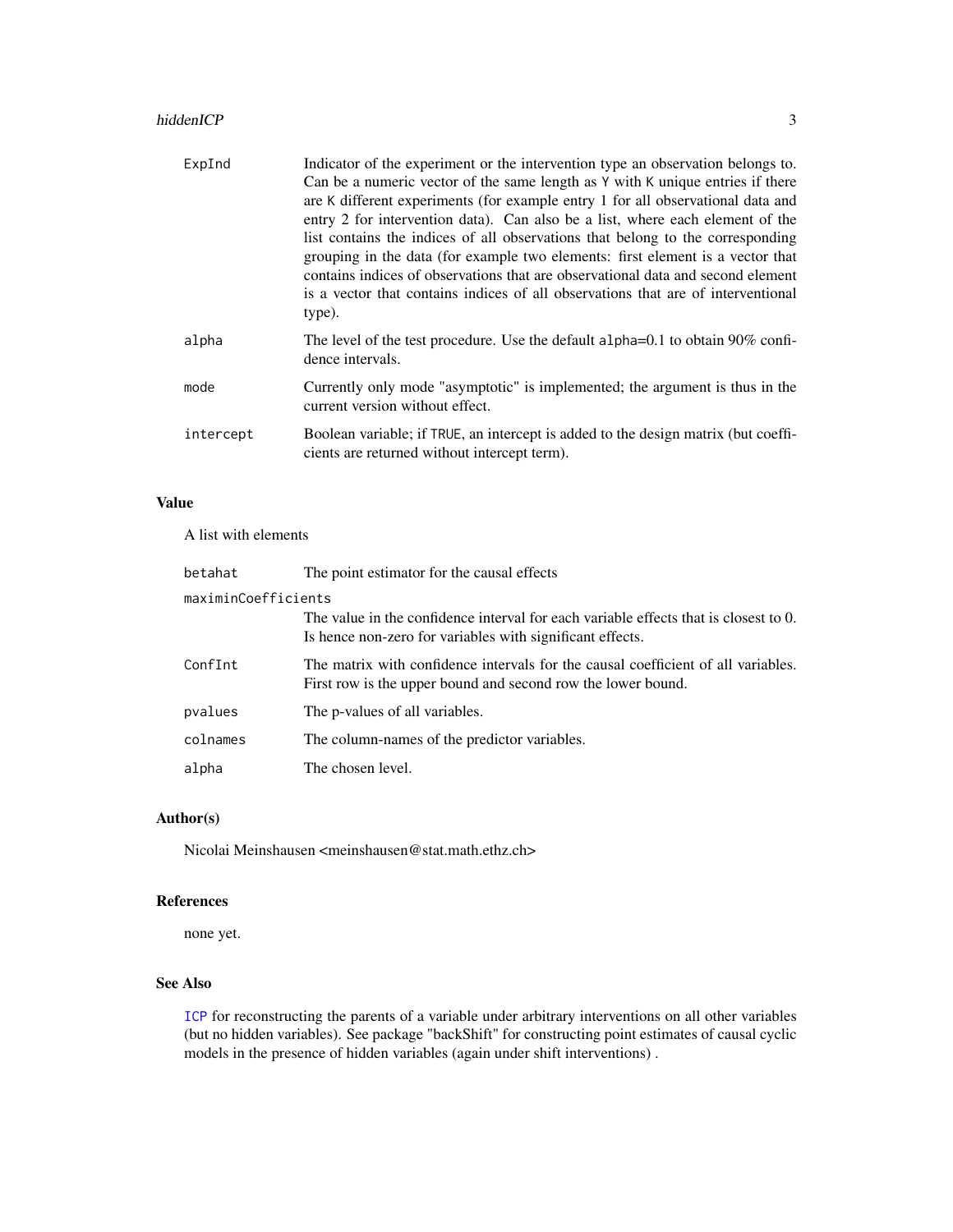#### Examples

```
##########################################
 ####### 1st example:
 ####### Simulate data with interventions
      set.seed(1)
   ## sample size n
      n < -2000## 4 predictor variables
     p \le -4## simulate as independent Gaussian variables
      X <- matrix(rnorm(n*p),nrow=n)
    ## divide data into observational (ExpInd=1) and interventional (ExpInd=2)
      ExpInd \leq c (rep(1,n/2),rep(2,n/2))
    ## for interventional data (ExpInd==2): change distribution
      nI <- sum(ExpInd==2)
      X[ExpInd==2,] <- X[ExpInd==2,] + matrix( 5*rt( nI*p,df=3),ncol=p)
      ## add hidden variables
      W \leftarrow \text{rnorm}(n) * 5X \leftarrow X + outer(W, rep(1,4))## first two variables are the causal predictors of Y
      beta \leq -c(1,1,0,0)## response variable Y
      Y \le - as.numeric(X%*%beta - 2*W + rnorm(n))
####### Compute "hidden Invariant Causal Prediction" Confidence Intervals
      icp <- hiddenICP(X,Y,ExpInd,alpha=0.01)
      print(icp)
 ####### Print point estimates and points in the confidence interval closest to 0
      print(icp$betahat)
      print(icp$maximinCoefficients)
      cat("true coefficients are:", beta)
 #### compare with coefficients from a linear model
      cat("coefficients from linear model:")
      print(summary(lm(Y ~ X-1)))##########################################
####### 2nd example:
\# \# \# \# \# \ Simulate model X -> Y -> Z with hidden variables, trying to
###### estimate causal effects from (X,Z) on Y
      set.seed(1)
   ## sample size n
     n < -10000## simulate as independent Gaussian variables
```

```
W < -rnorm(n)noiseX <- rnorm(n)
```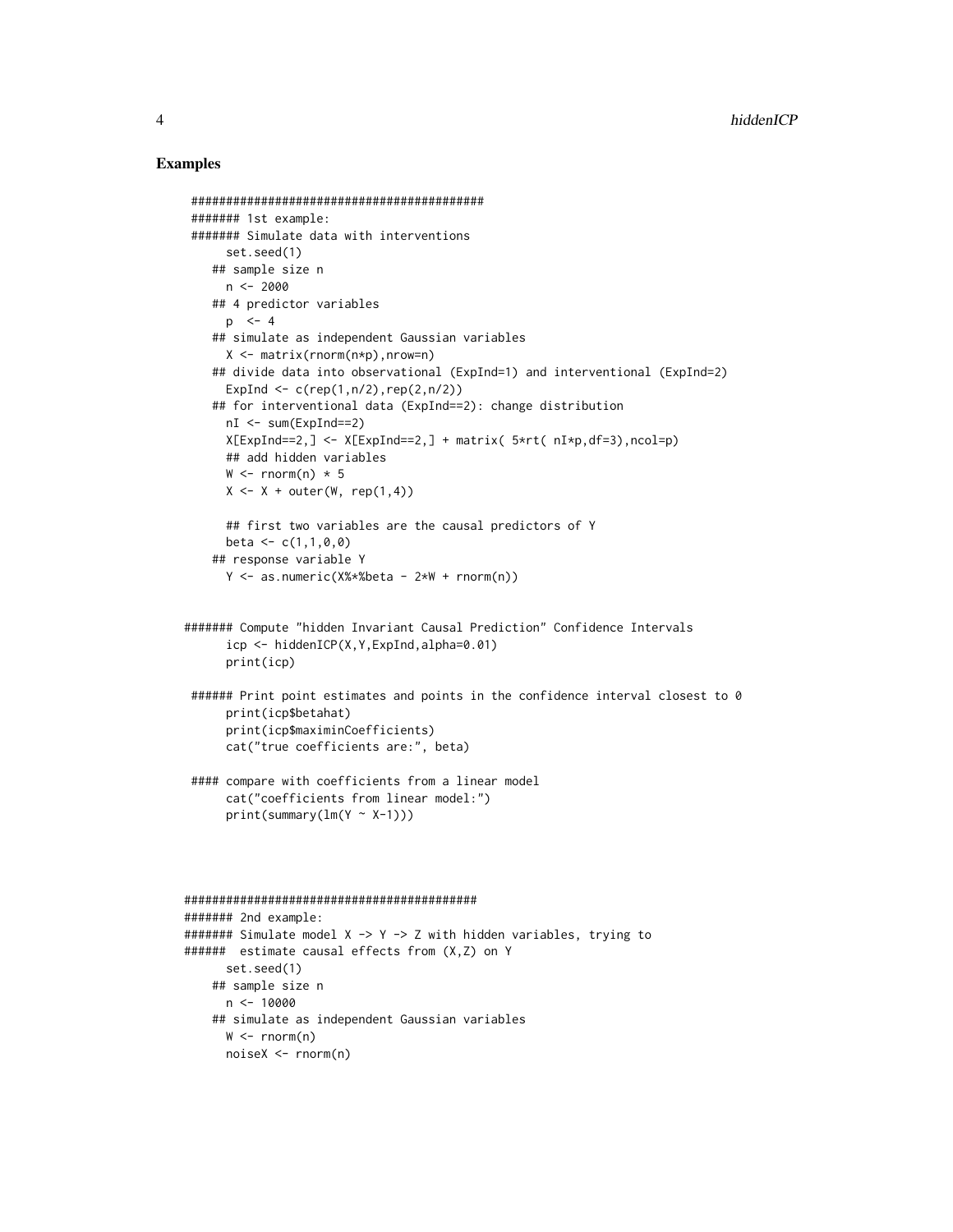```
noiseY <- rnorm(n)
    noiseZ <- rnorm(n)
   ## divide data into observational (ExpInd=1) and interventional (ExpInd=2)
    ExpInd \leq c (rep(1,n/2),rep(2,n/2))
    noiseX[ which(ExpInd==2)] <- noiseX[ which(ExpInd==2)] * 5
    noiseZ[ which(ExpInd==2)] <- noiseZ[ which(ExpInd==2)] * 3
   ## simulate equilibrium data
    beta <- -0.5alpha <-0.9X <- noiseX + 3*W
    Y \le - beta* X + noiseY + 3*W
    Z <- alpha*Y + noiseZ
####### Compute "Invariant Causal Prediction" Confidence Intervals
    icp <- hiddenICP(cbind(X,Z),Y,ExpInd,alpha=0.1)
    print(icp)
###### Print/plot/show summary of output (truth here is (beta,0))
    print(signif(icp$betahat,3))
    print(signif(icp$maximinCoefficients,3))
    cat("true coefficients are:", beta,0)
#### compare with coefficients from a linear model
     cat("coefficients from linear model:")
    print(summary(lm(Y \sim X + Z -1)))
```
<span id="page-4-1"></span>

ICP *Invariant Causal Prediction*

#### Description

Confidence intervals for causal effects in a regression setting.

#### Usage

```
ICP(X, Y, ExpInd, alpha=0.01, test = "normal",selection = c("lasso", "all", "stability", "boosting")
                                      [if (ncol(X) < = 8) 2 else 4],maxNovariables = 8, maxNovariablesSimult = 8,
              maxNoObs = 200,
              showAcceptedSets = TRUE,
              showCompletion = TRUE,
              stopIfEmpty = FALSE,
              gof = max(0.01, alpha))
```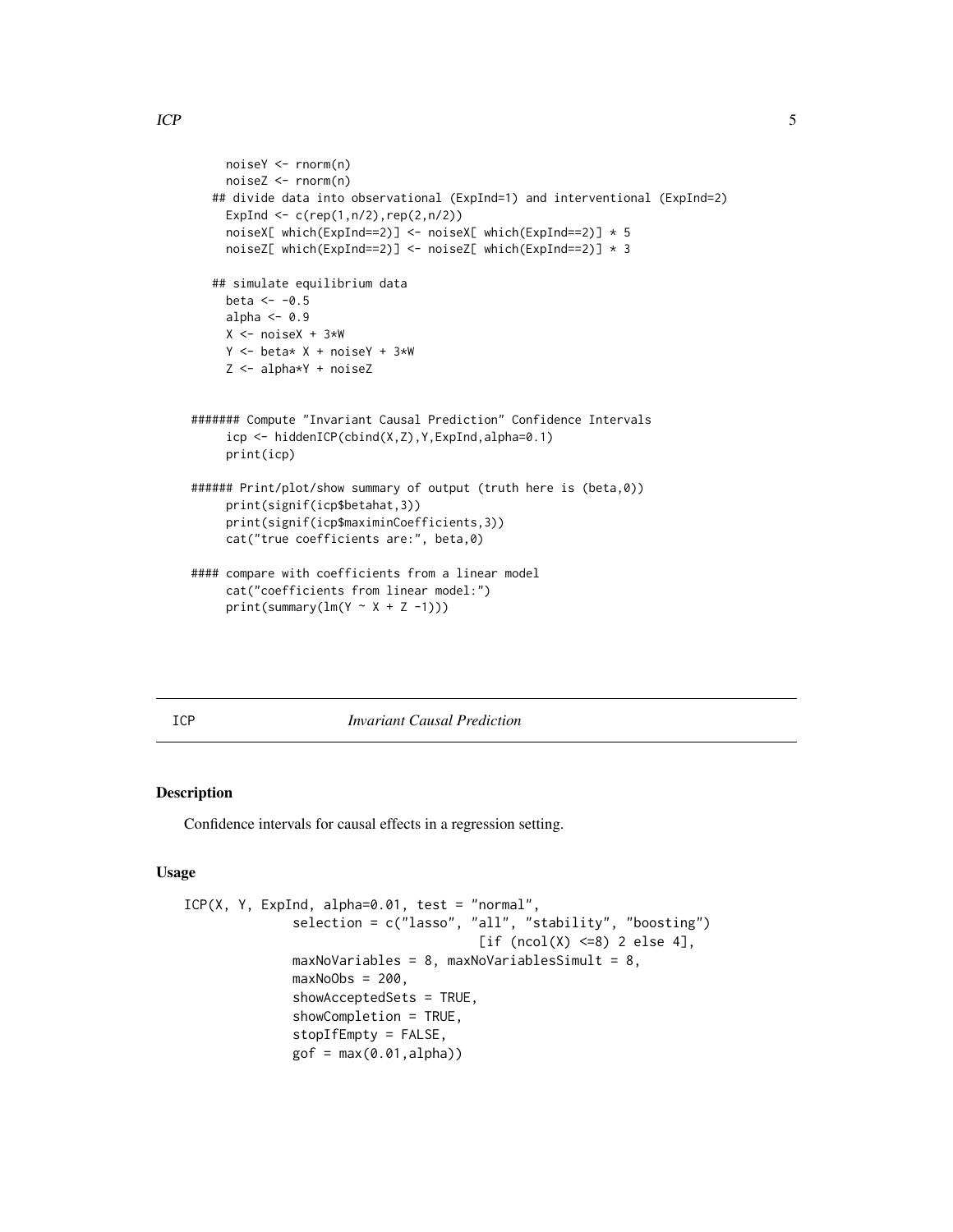| Χ                    | A matrix (or data frame) with the predictor variables for all experimental settings                                                                                                                                                                                                                                                                                                                                                                                                                                                                                                                                                                                                                                                                                                                                                                                                                                |
|----------------------|--------------------------------------------------------------------------------------------------------------------------------------------------------------------------------------------------------------------------------------------------------------------------------------------------------------------------------------------------------------------------------------------------------------------------------------------------------------------------------------------------------------------------------------------------------------------------------------------------------------------------------------------------------------------------------------------------------------------------------------------------------------------------------------------------------------------------------------------------------------------------------------------------------------------|
| Y                    | The response or target variable of interest. Can be numeric for regression or a<br>factor with two levels for binary classification.                                                                                                                                                                                                                                                                                                                                                                                                                                                                                                                                                                                                                                                                                                                                                                               |
| ExpInd               | Indicator of the experiment or the intervention type an observation belongs to.<br>Can be a numeric vector of the same length as Y with K unique entries if there<br>are K different experiments (for example entry 1 for all observational data and<br>entry 2 for intervention data). Can also be a list, where each element of the<br>list contains the indices of all observations that belong to the corresponding<br>grouping in the data (for example two elements: first element is a vector that<br>contains indices of observations that are observational data and second element<br>is a vector that contains indices of all observations that are of interventional<br>type).                                                                                                                                                                                                                         |
| alpha                | Determines coverage of the confidence regions. alpha is the probability of<br>non-coverage, so the default of 0.01 produces 99% confidence intervals. If no<br>model has a p-value of at least alpha, the model assumptions seem violated and<br>modelReject will return TRUE.                                                                                                                                                                                                                                                                                                                                                                                                                                                                                                                                                                                                                                     |
| test                 | Use "exact" for an exact test in a regression setting, especially if sample size is<br>small. However, this test is computationally demanding if sample size is high.<br>The default "normal" tests for a shift in mean and variance of the residuals be-<br>tween different populations/environments. Using "correlation" tests additionally<br>for vanishing correlation between predictor variables and residuals in each en-<br>vironment. Other options are "ranks" that uses a rank-based alternative and "ks"<br>for a Kolmogorov-Smirnov test to detect differences in the distributions of the<br>residuals between different environments. It is also possible to supply a func-<br>tion of the form $function(x, z)$ that takes samples x and z of two populations<br>as arguments and whose return value is the p-value for the null hypothesis that<br>the two underlying distribution are identical. |
| selection            | The method for pre-selection of variables to save computational resources. Can<br>use "all" for no pre-selection (which guarantees coverage but might take longer<br>to compute), "boosting" for a boosting-type, "lasso" for Lasso cross-validated or<br>"stability" for a stability-selection-type pre-selection. Default is "all" if p does<br>not exceed 10 and "boosting" otherwise.                                                                                                                                                                                                                                                                                                                                                                                                                                                                                                                          |
| maxNoVariables       | The maximal number of variables to pre-select (choosing smaller values saves<br>computational resources but increases approximation error).                                                                                                                                                                                                                                                                                                                                                                                                                                                                                                                                                                                                                                                                                                                                                                        |
| maxNoVariablesSimult |                                                                                                                                                                                                                                                                                                                                                                                                                                                                                                                                                                                                                                                                                                                                                                                                                                                                                                                    |
|                      | The maximal size of sets of variables considered in the procedure (same com-<br>ment as for maxNoVariables).                                                                                                                                                                                                                                                                                                                                                                                                                                                                                                                                                                                                                                                                                                                                                                                                       |
| maxNoObs             | The maximal number of observations used for the "exact" test (same comment<br>as for maxNoVariables).                                                                                                                                                                                                                                                                                                                                                                                                                                                                                                                                                                                                                                                                                                                                                                                                              |
| showAcceptedSets     |                                                                                                                                                                                                                                                                                                                                                                                                                                                                                                                                                                                                                                                                                                                                                                                                                                                                                                                    |
|                      | If TRUE, print out information about accepted sets of variables.                                                                                                                                                                                                                                                                                                                                                                                                                                                                                                                                                                                                                                                                                                                                                                                                                                                   |
| showCompletion       | If TRUE, print out information about progress of computation.                                                                                                                                                                                                                                                                                                                                                                                                                                                                                                                                                                                                                                                                                                                                                                                                                                                      |
| stopIfEmpty          | If TRUE, the procedure will stop computing confidence intervals if the empty set<br>has been accepted (and hence no variable can have a signicificant causal effect).                                                                                                                                                                                                                                                                                                                                                                                                                                                                                                                                                                                                                                                                                                                                              |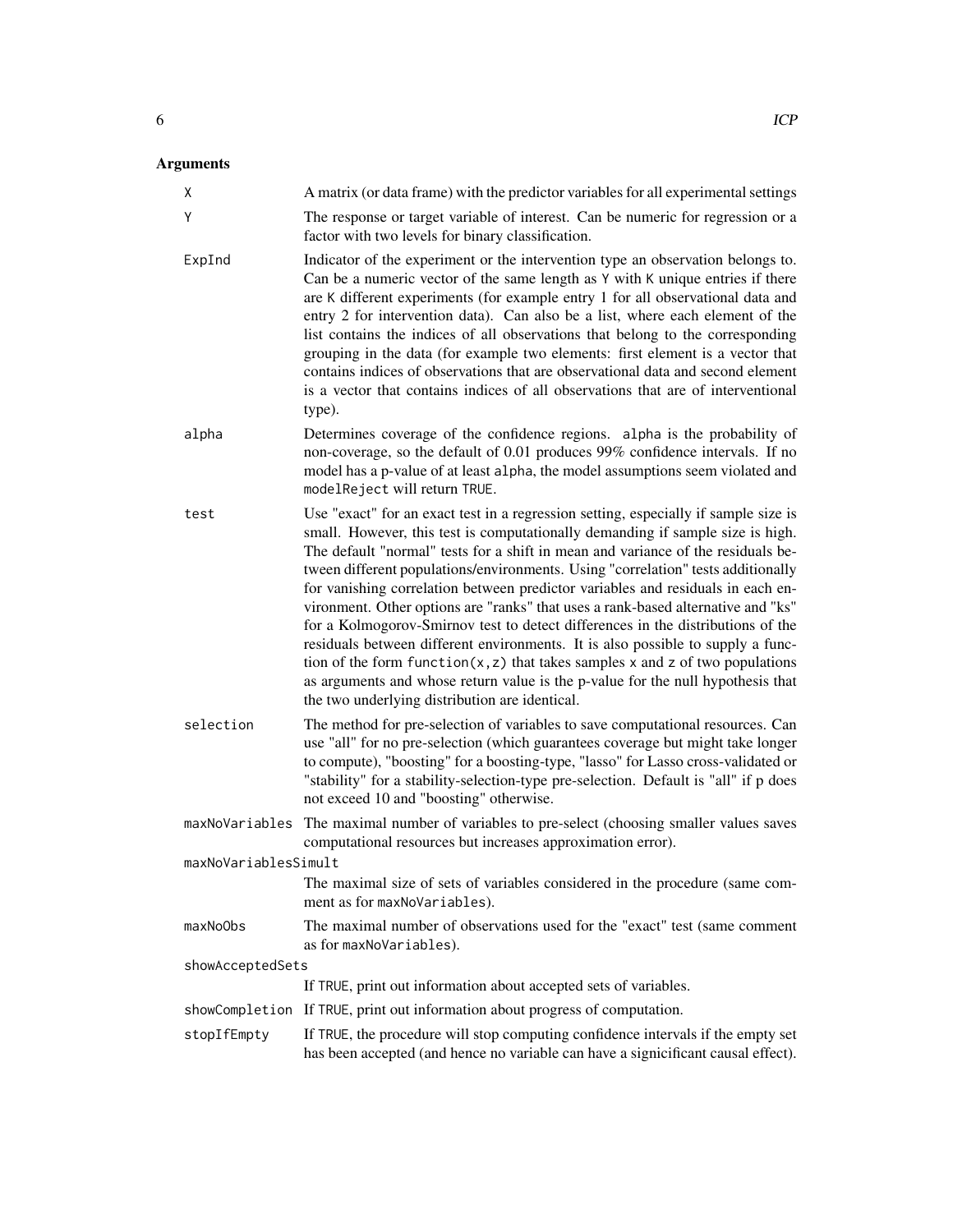goodness-of-fit cutoff gof, the whole model will be rejected. If the model is correct, this will happen with a probability of gof and this option protects again making statements when the model is obviously not suitable for the data.

# Value

A list with elements

| ConfInt             | The matrix with confidence intervals for the causal coefficient of all variables.<br>First row is the upper bound and second row the lower bound.               |
|---------------------|-----------------------------------------------------------------------------------------------------------------------------------------------------------------|
| maximinCoefficients |                                                                                                                                                                 |
|                     | The value in the confidence interval closest to 0. Is hence non-zero for variables<br>with significant effects.                                                 |
| colnames            | The names of the variables (replaced with generic "Variable 1" etc. if not avail-<br>able).                                                                     |
| factor              | Logical indicating whether the response is a factor or not.                                                                                                     |
| dimX                | The dimensions of the matrix with predictor variables.                                                                                                          |
| Coeff               | A list which contains for all variables the vector with point-estimates among all<br>accepted sets where the variable was part of the set.                      |
| CoeffVar            | Same as Coeff but with the standard deviation of the point-estimate.                                                                                            |
| modelReject         | Logical indicating if the whole model was rejected (the p-value of the best fitting<br>model is too low).                                                       |
| acceptedSets        | A list with one element per accepted set. For each accepted model the list entry<br>is a vector that contains the indices of the variables in the accepted set. |
| usedvariables       | The pre-selected variables if not all variables are used for the analysis; otherwise<br>all variables.                                                          |
| pvalues             | The p-values of all variables.                                                                                                                                  |
| stopIfEmpty         | A boolean value indicating whether computations stop as soon as intersection of<br>accepted sets is empty.                                                      |
| noEnv               | The number of distinct environments.                                                                                                                            |
| gof                 | The goodness-of-fit cutoff gof used.                                                                                                                            |
| bestModel           | The largest p-value across all tested sets of variables.                                                                                                        |

#### Author(s)

Nicolai Meinshausen <meinshausen@stat.math.ethz.ch>

### References

Jonas Peters, Peter Buhlmann, Nicolai Meinshausen (2015): Causal inference using invariant prediction: identification and confidence intervals arxiv preprint <http://arxiv.org/abs/1501.01332>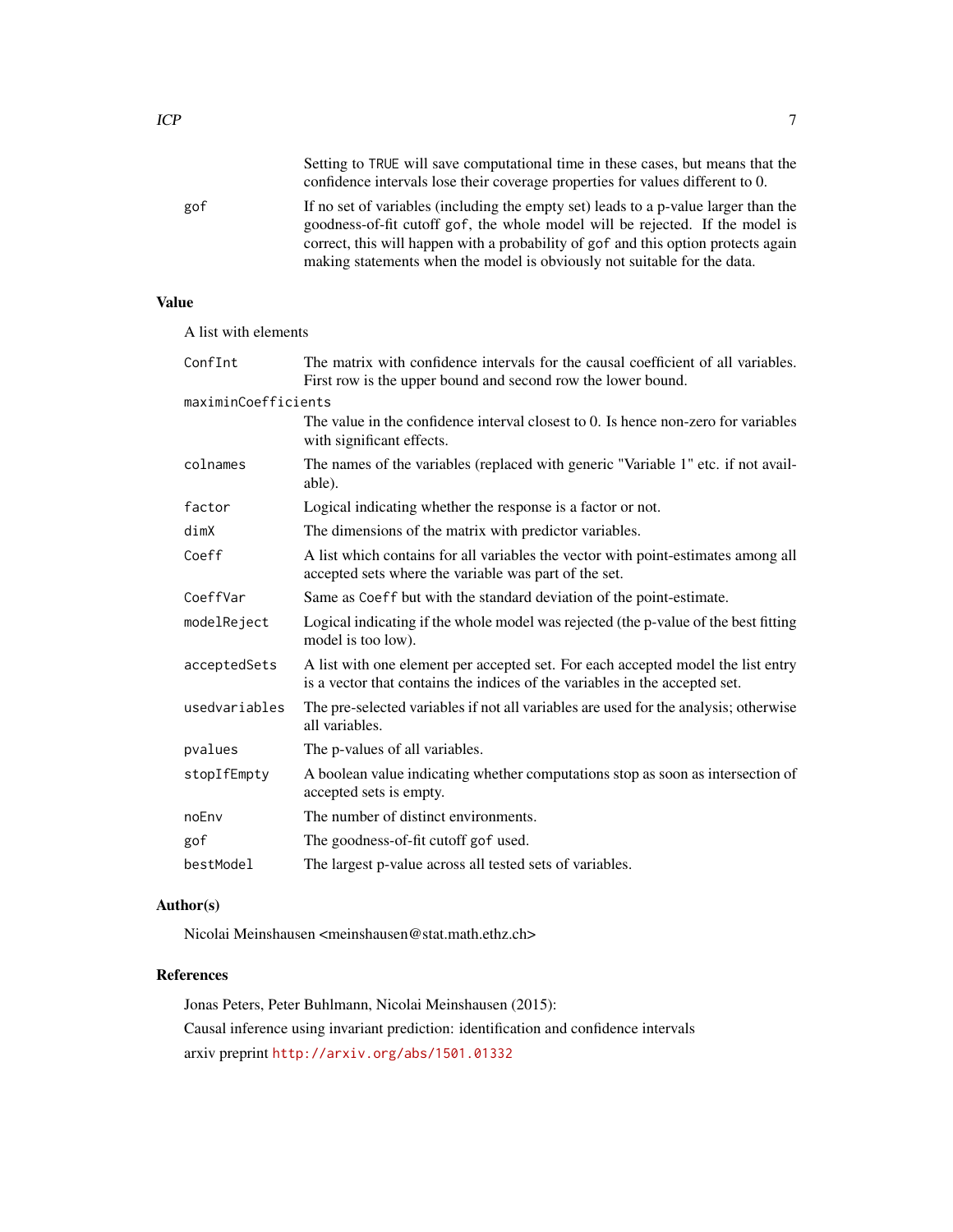#### <span id="page-7-0"></span>See Also

[hiddenICP](#page-1-1) for reconstructing the parents of a variable in the presence of hidden variables (but assuming shift/additive interventions), which also allows construction of confidence intervals for the causal coefficients. See package "backShift" for constructing point estimates of causal cyclic models in the presence of hidden variables (again under shift interventions).

#### Examples

```
##########################################
####### 1st example:
####### Simulate data with interventions
set.seed(1)
   ## sample size n
     n < -4000## 5 predictor variables
     p \le -5## simulate as independent Gaussian variables
     X <- matrix(rnorm(n*p),nrow=n)
    ## divide data into observational (ExpInd=1) and interventional (ExpInd=2)
      ExpInd \leq c (rep(1,n/2),rep(2,n/2))
    ## for interventional data (ExpInd==2): change distribution
     X[ExpInd==2, ] \leq - sweep(X[ExpInd==2, ],2, 5*rnorm(p), FlN='**")
    ## first two variables are the causal predictors of Y
     beta <- c(1,1, rep(0,p-2))## response variable Y
      Y <- as.numeric(X%*%beta + rnorm(n))
   ## optinal: make last variable a child of Y (so last variable is non-causal for Y)
      X[, p] <- 0.3*Y + rnorm(n)
####### Compute "Invariant Causal Prediction" Confidence Intervals
      icp <- ICP(X,Y,ExpInd)
###### Print/plot/show summary of output
      print(icp)
      plot(icp)
#### compare with linear model
      cat("\n\rightharpoonup" n \space complex \text{ with linear model } \n\rightharpoonup" n")print(summary(lm(Y~X)))
##########################################
####### 2nd example:
####### Simulate a DAG where X1 -> Y, Y -> X2 and Y -> X3
####### noise interventions on second half of data on X1
####### structure of DAG (at Y -> X2) is changing under interventions
    n1 < -400n2 <- 500
     ExpInd \leq c(rep(1,n1), rep(2,n2))
   ## index for observational (ExpInd=1) and intervention data (ExpInd=2)
    X1 \le c(\text{norm}(n1), 2 * \text{norm}(n2) + 1)Y \le -0.5 \times X1 + 0.2 \times \text{rnorm}(n1 + n2)
```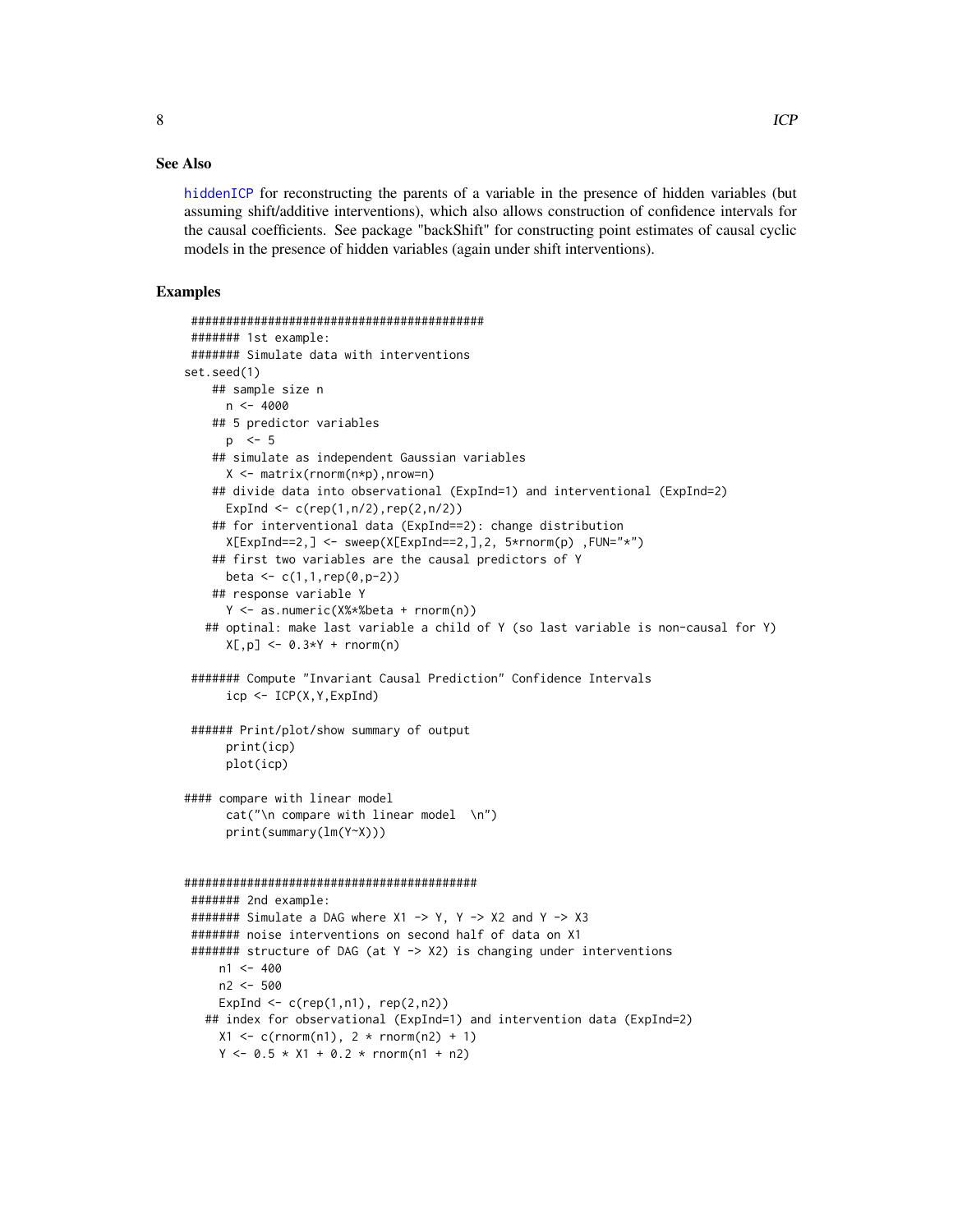```
X2 \leq -c(1.5 \times Y[1:n1] + 0.4 \times rnorm(n1),-0.3 * Y[(n1+1):n2] + 0.4 * rnorm(n2))X3 \leftarrow -0.4 \times Y + 0.2 * rnorm(n1 + n2)
    X \leftarrow \text{cbind}(X1, X2, X3)### Compute "Invariant Causal Prediction" Confidence Intervals
 ## use a rank-based test to detect shift in distribution of residuals
     icp <- ICP(X, Y, ExpInd,test="ranks")
 ## use a Kolmogorov-Smirnov test to detect shift in distribution of residuals
    icp <- ICP(X, Y, ExpInd,test="ks")
 ## can also supply test as a function
 ## here chosen to be equivalent to option "ks" above
     icp <- ICP(X, Y, ExpInd,test=function(x,z) ks.test(x,z)$p.val)
## use a test based on normal approximations
     icp <- ICP(X, Y, ExpInd, test="normal")
### Print/plot/show summary of output
    print(icp)
    plot(icp)
#### compare with linear model
    cat("\n compare with linear model \n")
    print(summary(lm(Y~X)))
## Not run:
##########################################
####### 3rd example:
####### College Distance data
    library(AER)
    data("CollegeDistance")
    CD <- CollegeDistance
 ## define two experimental settings by
 ## distance to closest 4-year college
    ExpInd \leftarrow list()
    ExpInd[[1]] <- which(CD$distance < quantile(CD$distance,0.5))
    ExpInd[[2]] <- which(CD$distance >= quantile(CD$distance,0.5))
 ## target variable is binary (did education lead at least to BA degree?)
    Y <- as.factor(CD$education>=16)
 ## use these predictors
    X <- CD[,c("gender","ethnicity","score","fcollege","mcollege","home",
        "urban","unemp","wage","tuition","income","region")]
 ## searching all subsets (use selection="lasso" or selection="stability"
 ## to select a subset of subsets to search)
 ## with selection="all" the function will take several minutes
   icp <- ICP(X,Y,ExpInd,selection="all",alpha=0.1)
```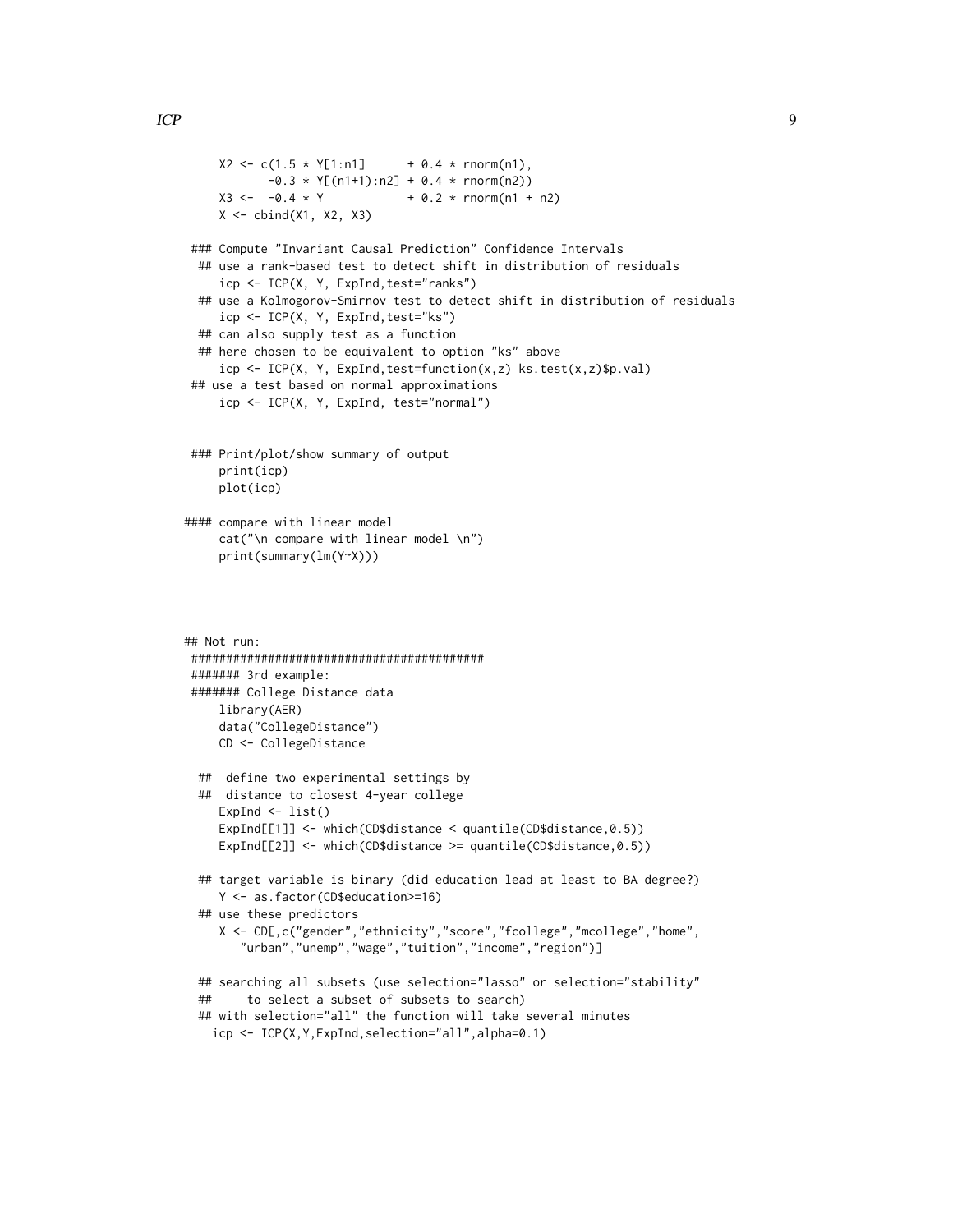```
## Print/plot/show summary of output
   print(icp)
   summary(icp)
   plot(icp)
```

```
## End(Not run)
```
plot.InvariantCausalPrediction *Plots of "InvariantCausalPrediction" objects*

#### Description

Plots confidence intervals for invariant causal prediction (output of [ICP](#page-4-1) function)

#### Usage

## S3 method for class 'InvariantCausalPrediction' plot(x, maxshow =  $50$ ,  $col1 = NULL$ ,  $col2 = NULL$ ,  $col3 = NULL$ , mar =  $c(10, 4, 3, 1),$  lwd =  $1, ...$ )

# Arguments

| $\mathsf{x}$     | Object of class "InvariantCausalPrediction", as generated by function ICP.                         |
|------------------|----------------------------------------------------------------------------------------------------|
| maxshow          | Maximal number of variables to show confidence intervals for                                       |
| col1             | Colour of confidence intervals generated by accepted sets of variables (defaults<br>to light red). |
| col2             | Colour of point-estimates generated by accepted sets of variables (defaults to<br>light red).      |
| col <sub>3</sub> | Colour of confidence intervals generated by procedure (defaults to blue).                          |
| mar              | Margins for the figure (might need to be adjusted to allow for long variable<br>names.             |
| 1wd              | Scaling of the width of the lines used for individual confidence intervals.                        |
| $\cdots$         | Additional inputs to generic plot function (not used).                                             |

# Value

Does not return an object.

# Author(s)

Nicolai Meinshausen <meinshausen@stat.math.ethz.ch>

<span id="page-9-0"></span>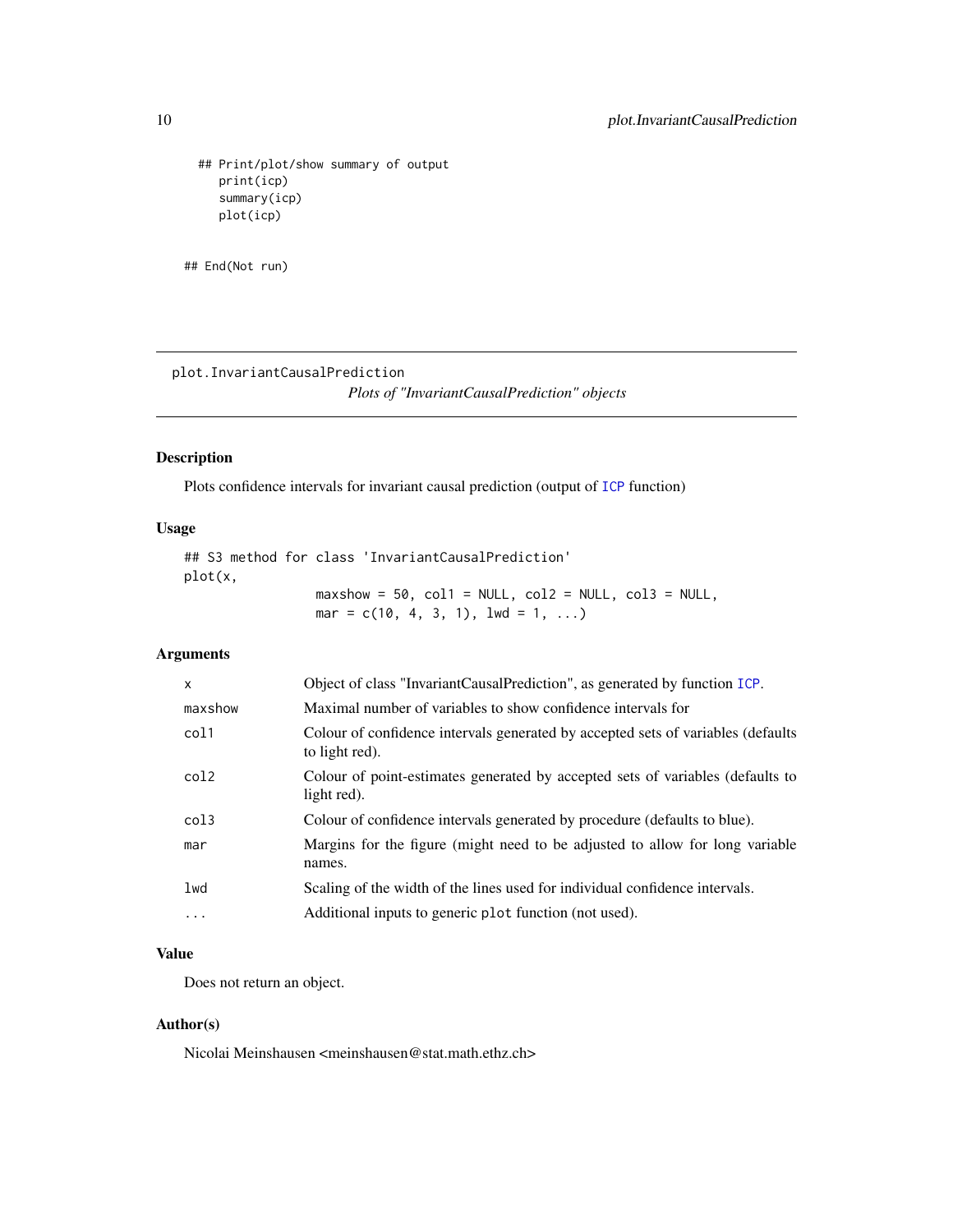# <span id="page-10-0"></span>References

Jonas Peters, Peter Buhlmann, Nicolai Meinshausen (2015): Causal inference using invariant prediction: identification and confidence intervals arxiv preprint <http://arxiv.org/abs/1501.01332>

#### See Also

[ICP](#page-4-1)

summary.InvariantCausalPrediction *Summary of "InvariantCausalPrediction" objects*

# Description

Prints confidence intervals for invariant causal prediction (output of [ICP](#page-4-1) function)

# Usage

```
## S3 method for class 'InvariantCausalPrediction'
summary(object, maxshow = 50, ...)
```
#### Arguments

| object  | Object of class "InvariantCausalPrediction", as generated by function ICP. |
|---------|----------------------------------------------------------------------------|
| maxshow | Maximal number of variables to show in the summary.                        |
| $\cdot$ | Additional inputs to generic summary function (not used).                  |

# Value

Does not return an object.

#### Author(s)

Nicolai Meinshausen <meinshausen@stat.math.ethz.ch>

#### References

Jonas Peters, Peter Buhlmann, Nicolai Meinshausen (2015): Causal inference using invariant prediction: identification and confidence intervals arxiv preprint <http://arxiv.org/abs/1501.01332>

#### See Also

[ICP](#page-4-1)